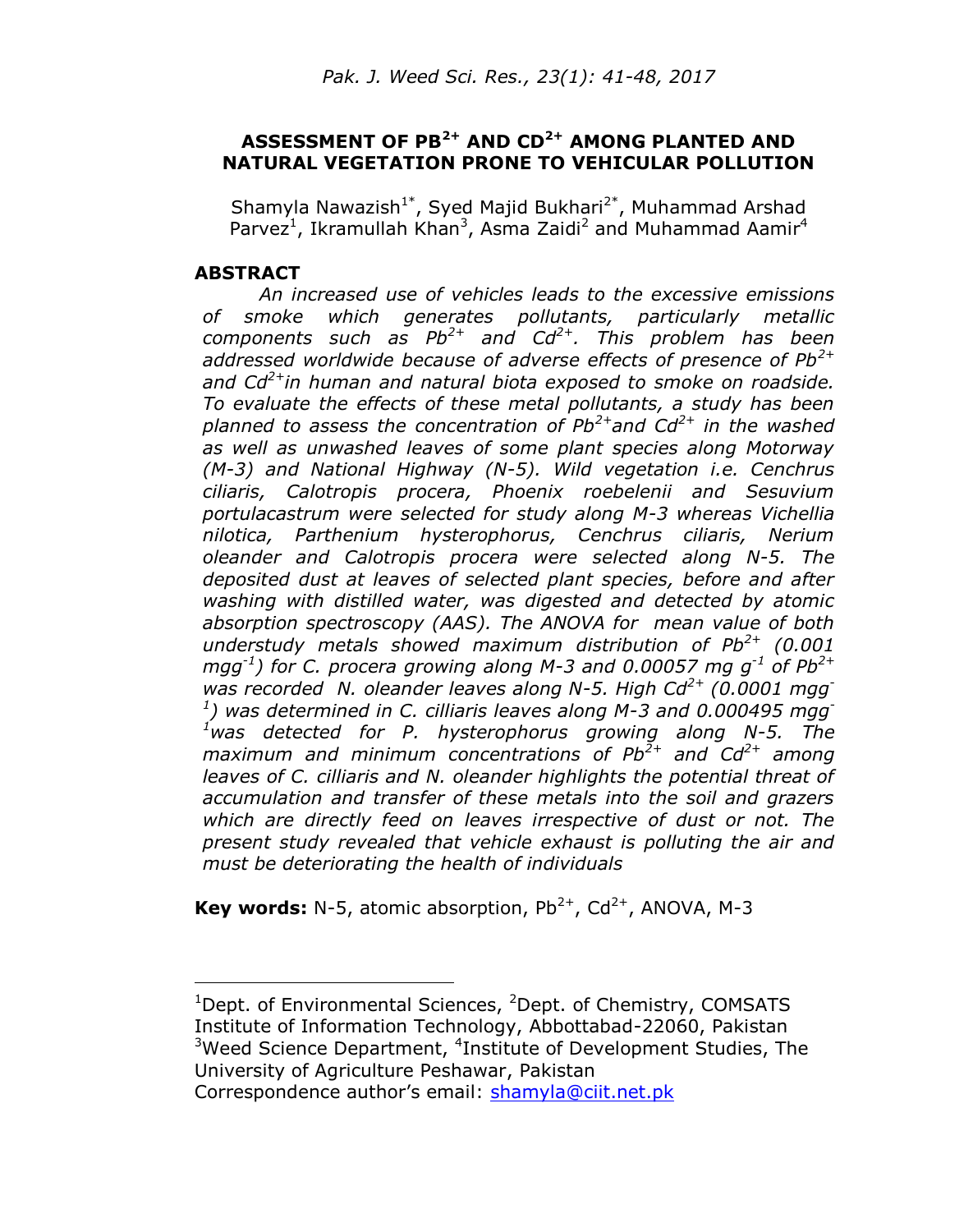**Citation:** Nawazish, S., S.M. Bukhari, M.A. Parvez, I. Khan, A. Zaidi and M. Aamir. 2017. Assessment of  $Pb^{2+}$  and  $Cd^{2+}$  among planted and natural vegetation prone to vehicular pollution. Pak. J. Weed Sci. Res. 23(1): 41-48.

# **INTRODUCTION**

Humans always contributed positively to the development and maintained good quality environment and encouraged the new technologies; conversely, anthropogenic activities continuously contaminating the water, soil and air through their lavish life styles. Increased urbanization and use of vehicles have contaminated the environment. Although incomplete burning of solid waste, greenhouse gases are the crucial components for bad quality air, use of automobile vehicles added more  $Pb^{2}$  and trace metals in the air and get deposited on growing fauna. Enormous studies on heavy metals revealed a strong relationship existed between heavy traffic and metal deposition on plants (Sharma *et al.*, 2005; Antognoni *et al.*, 2007; Salam *et al*., 2010). Heavy traffic density contributes high Pb<sup>2+</sup>, Cd<sup>2+</sup>, Cr<sup>2+</sup> and  $Zn^{2+}$  in the environment compared to low traffic density (Adelasoye and Alamu, 2016). Heavy metals are found in high concentrations in roadside growing plants and in their leaves (Parekh, 2016). The highest reported metal accumulation index value in *C. camphora* L. depicted its potential against heavy metals along highways (Rolli *et al*., 2016). The soil along roadside has been reported to possess high concentration of Cd<sup>2+</sup> and is at low risk of addition of Pb<sup>2+</sup> and Zn<sup>2+</sup>.

In historical perspective, plant species proved the indicators of air pollution. Scientific studies have proved that various genera and species as; leaves of *Cinnamomum indica*, *P. guajava* and *B. verigata*  were used as indicators of suspended particulate matter (Prabhat, K. R., 2016). Similarly, bark of *M. indica*, *G. arborea* and *P. biglobosa* found rich in Pb<sup>2+</sup>,  $\text{Zn}^{2+}$  and Cd<sup>2+</sup> (Oklo and Asemave, 2012). High Pb<sup>2+</sup> accumulation in leaves was reported in case of *C. procera* (Shamyla *et al*., 2012). In *T. pallida* (Thiago and Luccia, 2012) pronounced concentration of heavy metals has been reported; also high  $Cd^{2+}$ (level) in *P. perfoliatus* grown along the road side has been reported (Constantin *et al.*, 2013). In spite of all scientific measures, air pollution, particularly toxicmetal pollution, entering from vehicular exhaust into the environment has been noticed, were unaddressed at M-3 (motorway) and N-5 (national highway).

#### **MATERIALS AND METHODS**

The adapted methodology for the present study is summarized **Sample collection and Analysis**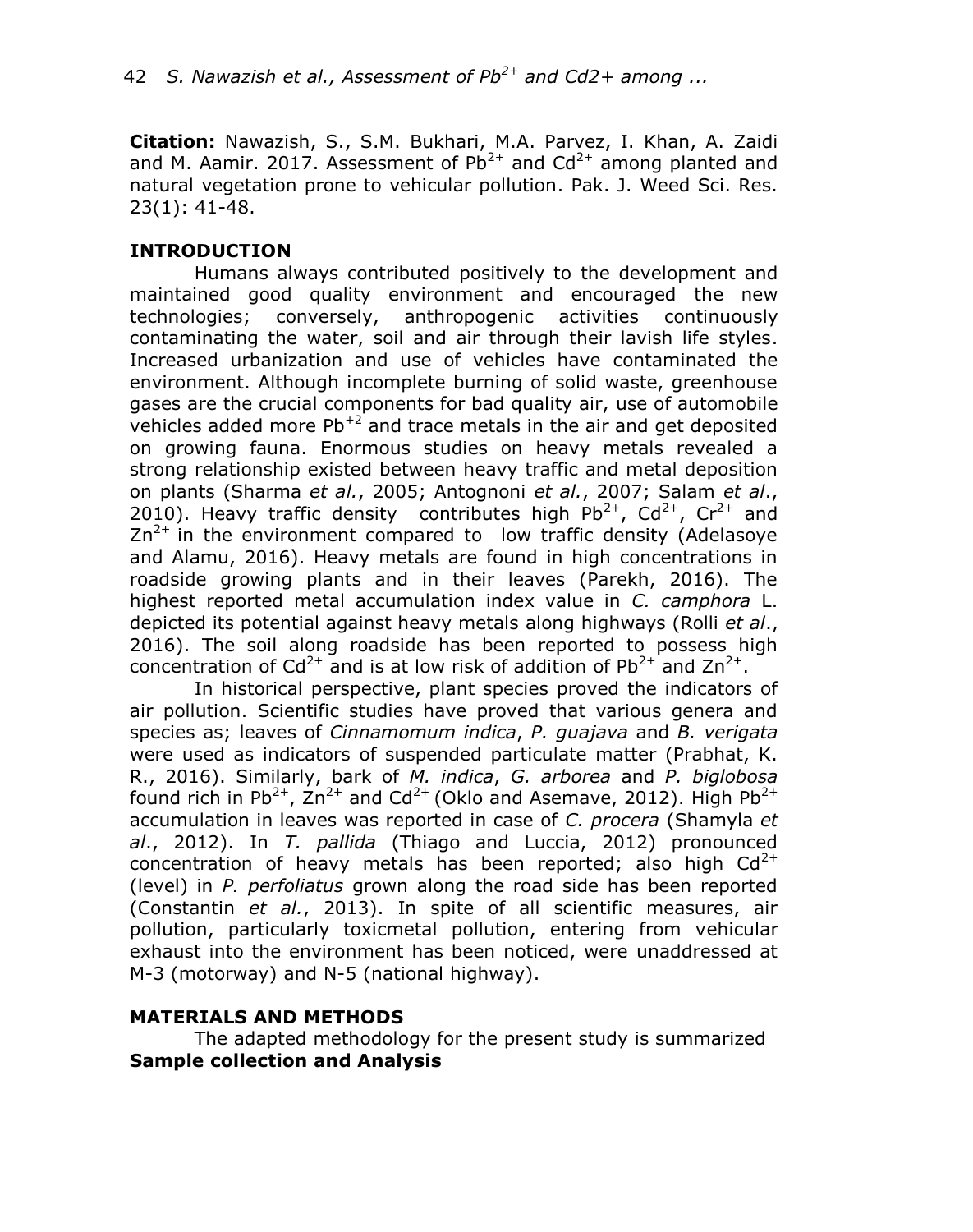The triplicate leaf samples of each understudy plants were collected from the different sites on the road, 15m apart from each other, at both M-3 and N-5. The *N. oleander* and *V. nilotica* were planted on N-5 at the lowest rate while *P. roebelenii* and *S. portulacastrum* were at green belt on M-3. The unwashed leave samples (0.1g) were collected and dust was removed for metal detection. All collected samples from each plant species were subjected to acid digestion. Both metals  $Pb^{2+}$  and  $Cd^{2+}$ analyzed by using Atomic Absorption Spectrophotometer. The average concentrations (taken in mgg<sup>-1</sup>) of Pb<sup>2+</sup> and Cd<sup>2+</sup> were compared at 5% significance level.

## **RESULTS AND DISCUSSION**

The Pb<sup>2+</sup> concentration (0.00085 mgg<sup>-1</sup>) was high in unwashed leaves of *C. cilliaris* among all planted species on M-3 (Fig. 1) while low value (0.000017mgg-<sup>1</sup>) was observed in unwashed leaves of S. portulacastrum. The level of Pb<sup>2+</sup>concentration (0.00042mgg<sup>-1</sup>) in washed leaves of *C. ciliaris* at M-3 marked the clear difference that dust contained high concentrations of  $Pb^{2+}$ . The maximum concentration of Pb<sup>2+</sup>concentration (0.002 mgg<sup>-1</sup>) was determined in *N. oleander* unwashed leaves, while minimum difference of Pb<sup>2+</sup> concentration (0.0012 and 0.0011mgg<sup>-1</sup>) was noticed in washed and unwashed leaves of *P*. *hysterophorus* at N-5 (Fig. 2).

The highest concentration of  $Cd^{2+}$  (0.000025mgg<sup>-1</sup>) was recorded in *C. ciliaris* and low concentration of Cd<sup>2+</sup> was measured in *C. procera* grown along M-3 (Figure 3) whereas reverse trend was observed in case of *C. procera* for  $Cd^{2+}$ concentration (0.00007 mgg<sup>-1</sup>) (Figure 4) on N-5. The lowest concentration for  $Cd^{2+}$  (0.00002 mgg<sup>-1</sup>) was measured in unwashed leaves of *P. hysterophorous* at N-5. An exceptional trend has been observed among the washed and unwashed leaves of *C. cilliaris*. That showed Cd<sup>2+</sup>concentration  $(0.00004 \text{ mgg}^{-1})$  for washed and  $(0.00003 \text{ mgg}^{-1})$  for unwashed of dry weight. This negligible difference might be due to the more uptake of  $Cd^{2+}$  from soil by narrow leaves. The extent of accumulation and deposition was related with distribution and morphology of plant species (Shamyla *et al*., 2012). Same trends were recorded in leaves of *L. ovalifolium* in Damascus. The positive interaction was recorded with temporal variations, 7.120 mgg<sup>-1</sup> of Pb<sup>2+</sup> in February and 7.66 mgg<sup>-1</sup> in July while Cd<sup>2+</sup> concentration varied from 0.33mgg<sup>-1</sup> to 0.373 mgg<sup>-1</sup>, respectively (Rita, 2014). In another study, 0.084mgg<sup>-1</sup> Pb<sup>2+</sup> found in *A. conyzoides* whereas 0.0462mgg<sup>-1</sup> of Pb<sup>2+</sup> was reported in *R. communis*; Shakya and Ram in 2013 calculated the average values for Pb<sup>2+</sup> and  $Cd^{2+}$  i.e. 0.245 mgg<sup>-1</sup> and 0.284 mgg<sup>-1</sup> at Nepal Highway. Lot of research work has been done in different cities of Pakistan in this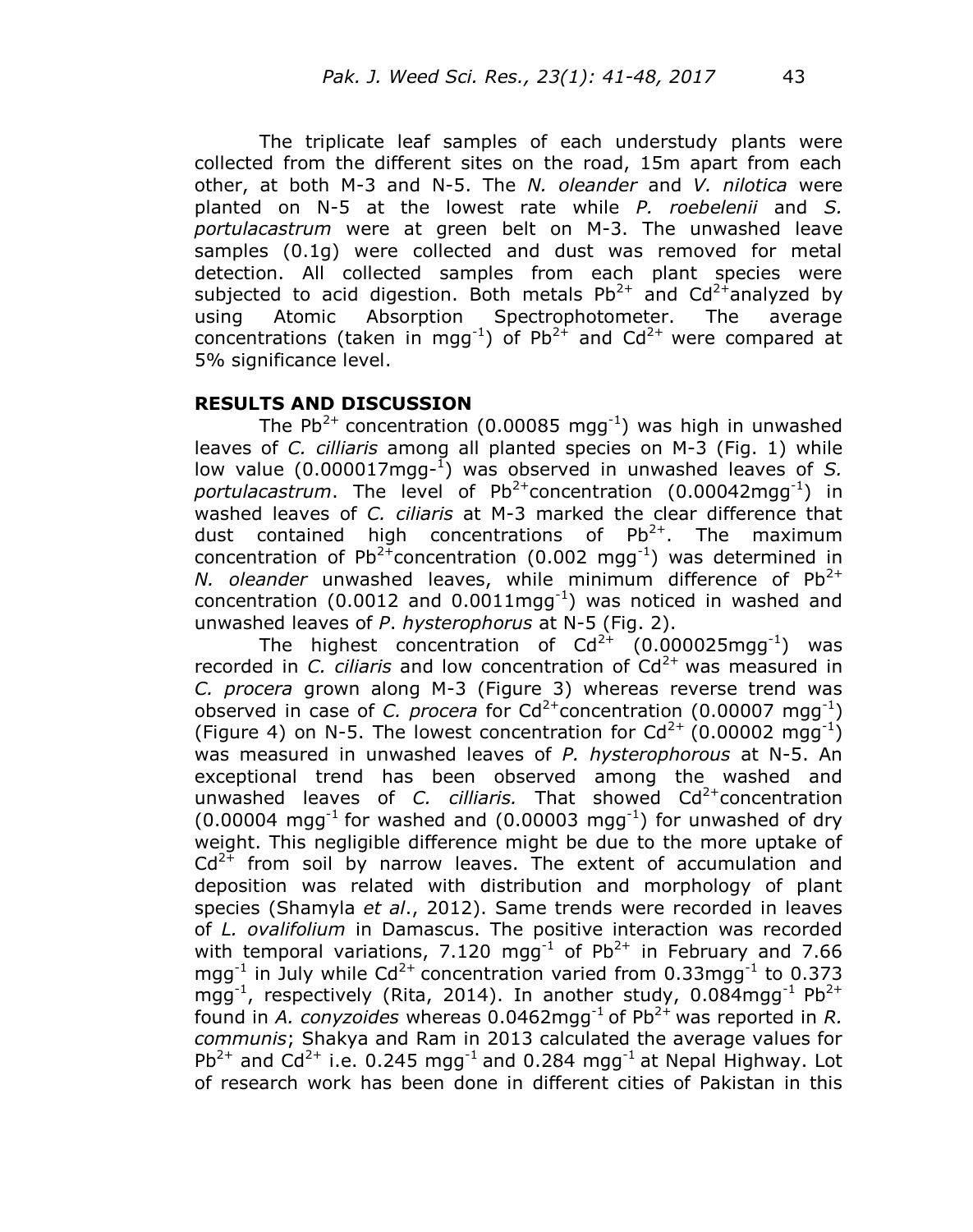regard. The Pb<sup>2+</sup>concentration was 0.399 mgg<sup>-1</sup> in leaves of *Cannabis* and 0.41mgg<sup>-1</sup> in *D. sisso* (Manzoor *et al.*, 2013), 0.226 mgg<sup>-1</sup> of Pb<sup>2+</sup> was reported in leaves of *A .indica* at Nigeria road (Kolo *et al*., 2014). The  $0.0105$  mgg<sup>-1</sup> of  $Cd^{2+}$  was obtained from stolon of *C. dactylon* and 0.0046 mgg<sup>-1</sup> Cd<sup>2+</sup> was reported in *P. Petrocarpum* leaves (Ramakrishnaiah et al., 2014); in lettuce leaves (0.1278mgg<sup>-1</sup>and 0.143 mgg<sup>-1</sup>) of Cd<sup>2+</sup> was recorded around the industrial sector of Serbia (Milan *et al.*, 2014). High concentration of Pb<sup>2+</sup> (0.484 mgg<sup>-1</sup>) and low concentration (0.4546 mgg<sup>-1</sup>) of Cd<sup>2+</sup> found *Ziziphus* leaves along roads and industries of Saudi Arabia (Fathy *et al*., 2014). The  $Pb^{2+}$  concentration (0.4848  $(mgg^{-1})$  and  $Cd^{2+}$  (0.17  $mgq^{-1}$ ) concentration extracted from leaves dust of *P. judaica* at Turkish highways was reported (Osama *et al*., 2012).



**Figure 1.** Pb<sup>2+</sup> concentration at M-3 among various plant species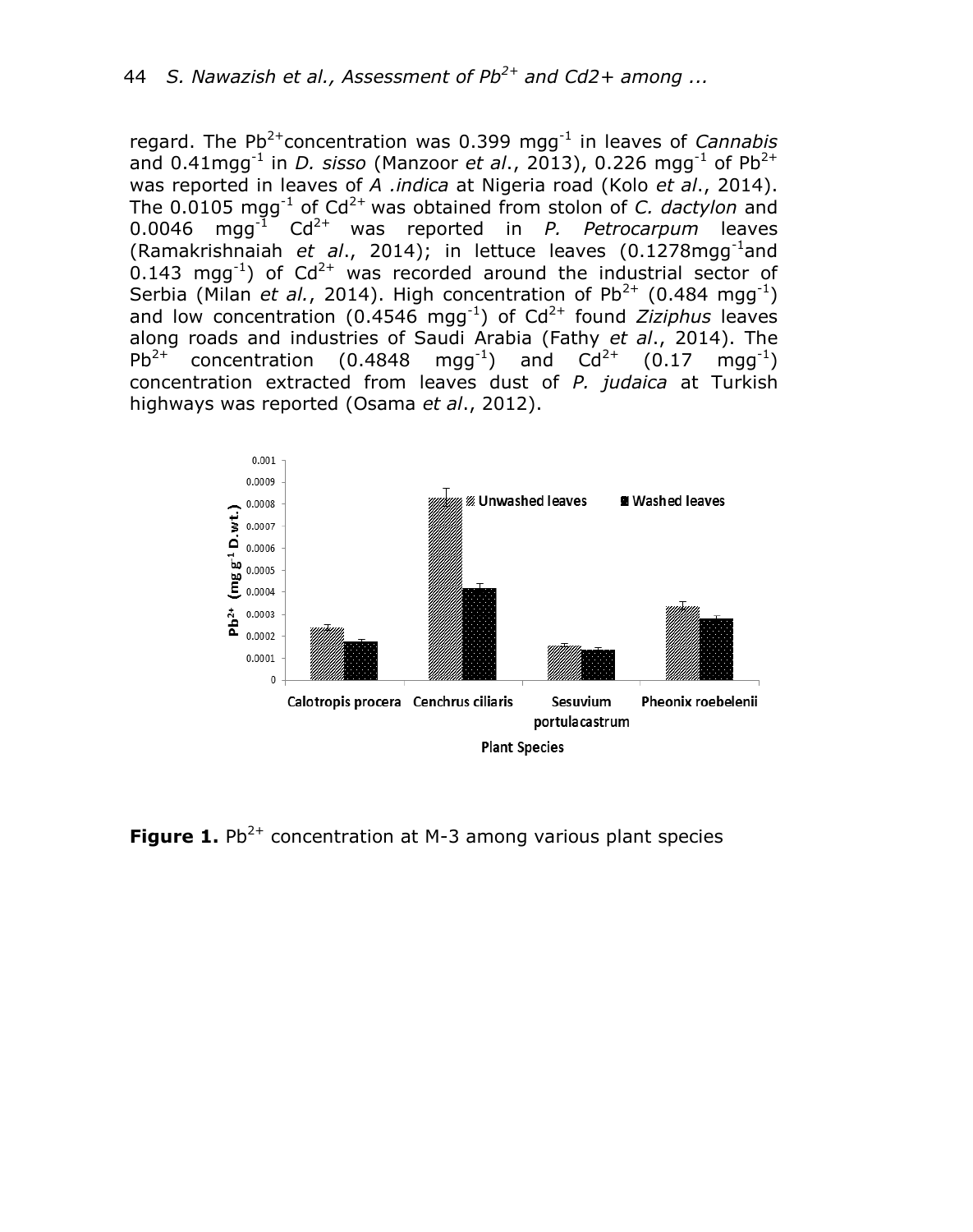

**Figure 2.** Pb<sup>2+</sup> concentration at N-5 among various plant species



**Figure 3.** Cd<sup>2+</sup> concentration at M-3 among various plant species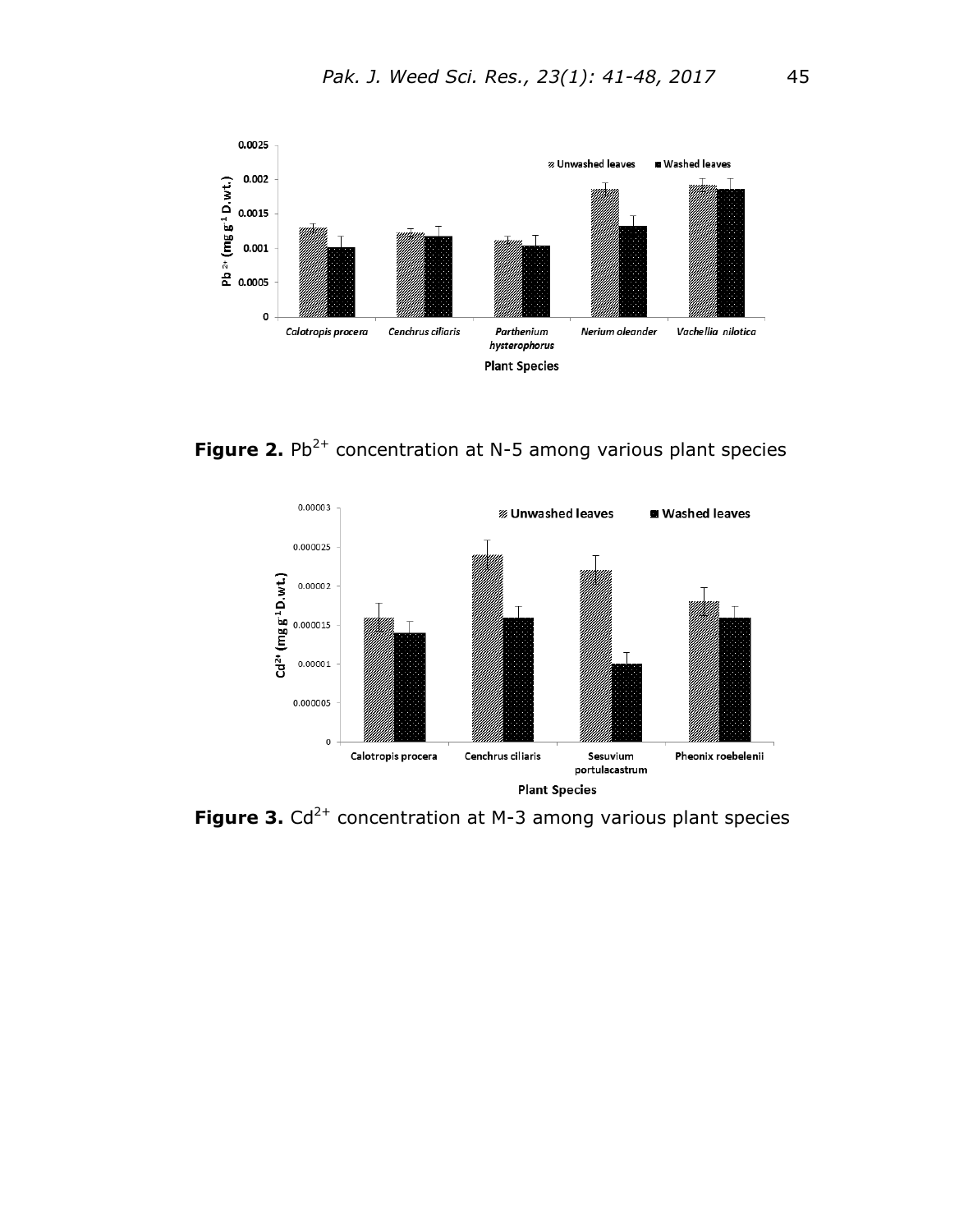



## **CONCLUSION**

The present findings clearly indicate that some plant species accumulate more Pb<sup>2+</sup> and some are being accumulating more  $Cd^{2+}$ . The key factor is increased fuel consumption for vehicles that deteriorates the quality of air. The detrimental and vigorous effect of *P. hysterophorous* exotic plant species was introduced in the year 2007. It accumulates  $Cd^{2+}$  in very low amount within the leaves as well as from soil. Secondly, plant can remove the heavy metals from the soil and air by adsorption mechanism. The *S. portulacastrum* planted in the central green belt of M-3 might present itself as a  $Pb^{2+}$ lover plant and may clean the air by detoxifying the metal ions. It is the best plant species which should be studied furtherin order to explore the detoxification mechanism for metal pollutants. On the other hand, the plantation of *N. oleander* would be appreciated along the roads due to its morphological specification of broad leaves. It seems that *N. oleander* possesses unpleasant odor which protects the plant leaves from grazers. It is a dire need of the time that the *N. oleander* should be preferably planted along M-3 and N-5; it might have less interaction with traffic density.

## **REFERENCES CITED**

Abdussalam, C. R. P., A. K. Salim and T. Puthur. 2010. Distribution of bio-accumulated Cd and Cr in two *Vigna* species and the associated histological variations. J. Stress Physiol. Biochem. 6: 4-12.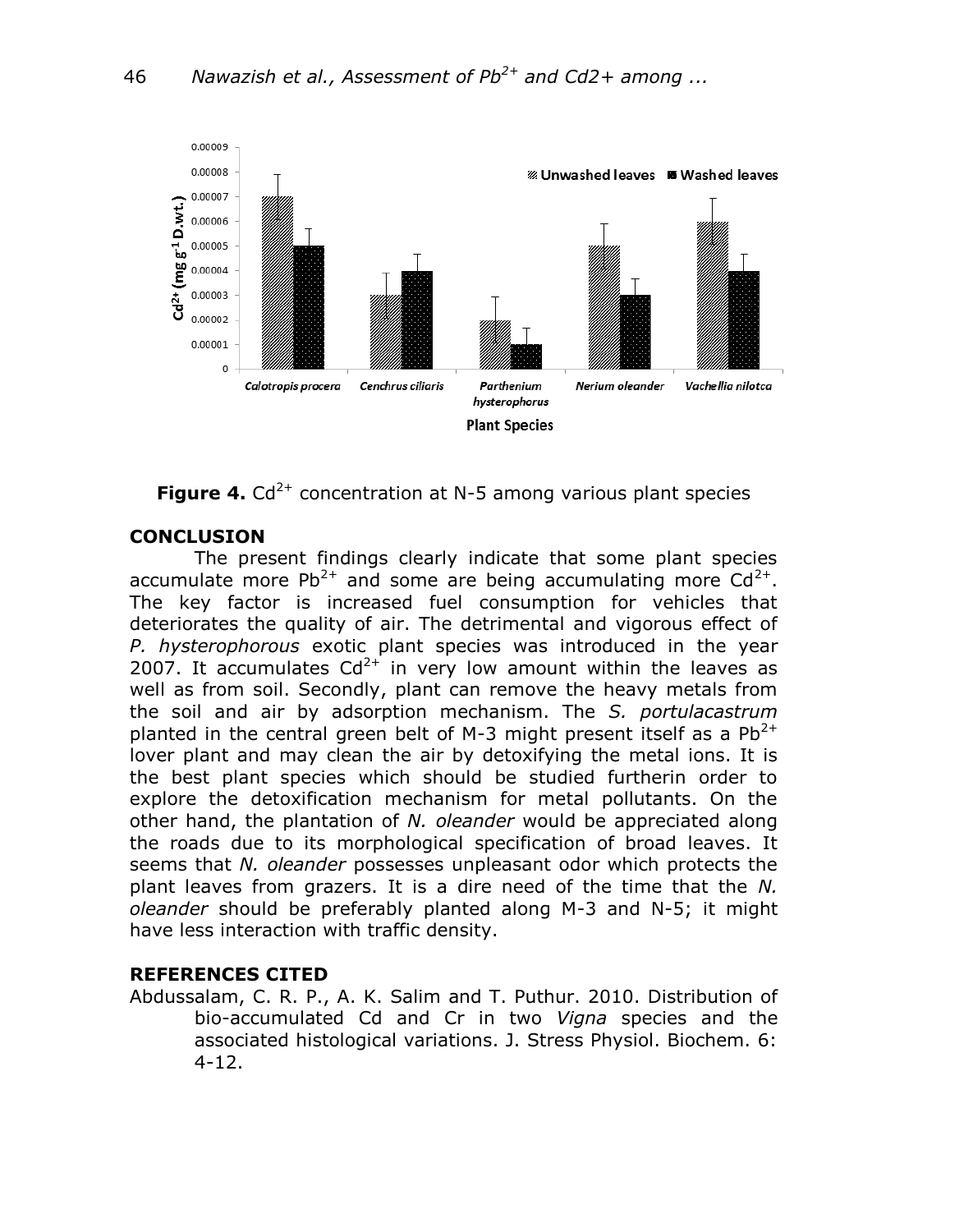- Adelasoye, K.A. and L.O. Alamu. 2016. Accumulation of heavy metal pollutants in soil andvegetation and their effects on soil microbial population on roadsides in Ogbomoso, Nigeria.J. Environ. Sci. Water Resource. 5(1): 1-7.
- Antognoni, C.G.L., F. Pari, E.P. Fonti, A. Gnes and A. Speranza. 2007. Active biomonitoring of heavy metal pollution using *Rosa rugose*plants. Environ. Pollut. 149: 239-245.
- Constantin, M.L.M., M. Laurentiu and A. Tudorache. 2013. Plants accumulating heavy metals in the Danube River wetlands. J. Environ. Health Sci. Engg. 11: 39.
- Fathy, M.A.S., S.El-N. Fahd and R.A. Abdulmohsin.2014.Heavy metals contents in Ziziphus tree leaves under the effect of different industrial activities. J. Agric. Sci. 6(1): 110-115.
- Kolo, A.B., B.G.I. Waziri and M.A. Idris. 2014. Assessment of Neem tree (*Azadirachta indica*) leaves for pollution status of Maiduguri environment, Borno State, Nigeria. The Int. J. Engg. Sci. 3: 31- 35.
- Manzoor, I. K., J. Akhtar and R. Kausar. 2013. Study of Pb concentration in roadside plants (*Dalbergia sissoo* and *Cannabis sativa*) in region of Quetta. Sci. Int. 25(2): 347-352.
- Milan, M. R., S. Stankovic, S. Zoran, R. Milos and T. Marina. 2014. The accumulation of metals in *Polygonum aviculare* L. in area of the Kraljevo city. Kragujevac J. Sci. 36: 175-184.
- Oklo, D. A. and K. Asemave. 2012. Heavy metal contents of tree barks as indicator of pollution in Makurdi metropolis, Benue State – Nigeria. Int. J. Toxicol. Appl. Pharmacol. 2(4): 45-48.
- Osama, A.E. and Z. leblebici. 2012. Spreading pellitory (*Parietaria judaica* L.): A possible biomonitor of heavy metal pollution. Pak. J. Bot. 44: 123-127.
- Parekh, H., P. Mitesh and K. K. Tiwari. 2016. A detailed study of heavy metal accumulation across highway plant species. Res. J. Agric. Environ. Manage. 5(1): 32-36.
- Prabhat, K. R. 2016. Biodiversity of roadside plants and their response to air pollution in an Indo-Burma hotspot region: implications for urban ecosystem restoration. J. Asia-Pacific Biodiv. 9(1): 47-55.
- Ramakrishnaiah, D.P., H.Y. Ramachandra and K. Naveen. 2014. Leaves of higher plants as indicators of heavy metal pollution along the urban roadways. Int. J. Sci. Technol. 3(6): 340-346.
- Rita, S.M. 2014. The pollution of tree leaves with heavy metal in Syria. Int. J.Chem. Tech. Res. 6(4): 2283-2290.
- Rolli, N.M., S.B. Gadi and T. P. Giraddi. 2016. Bioindicators: Study on uptake and accumulation of heavy metals in plant leaves of